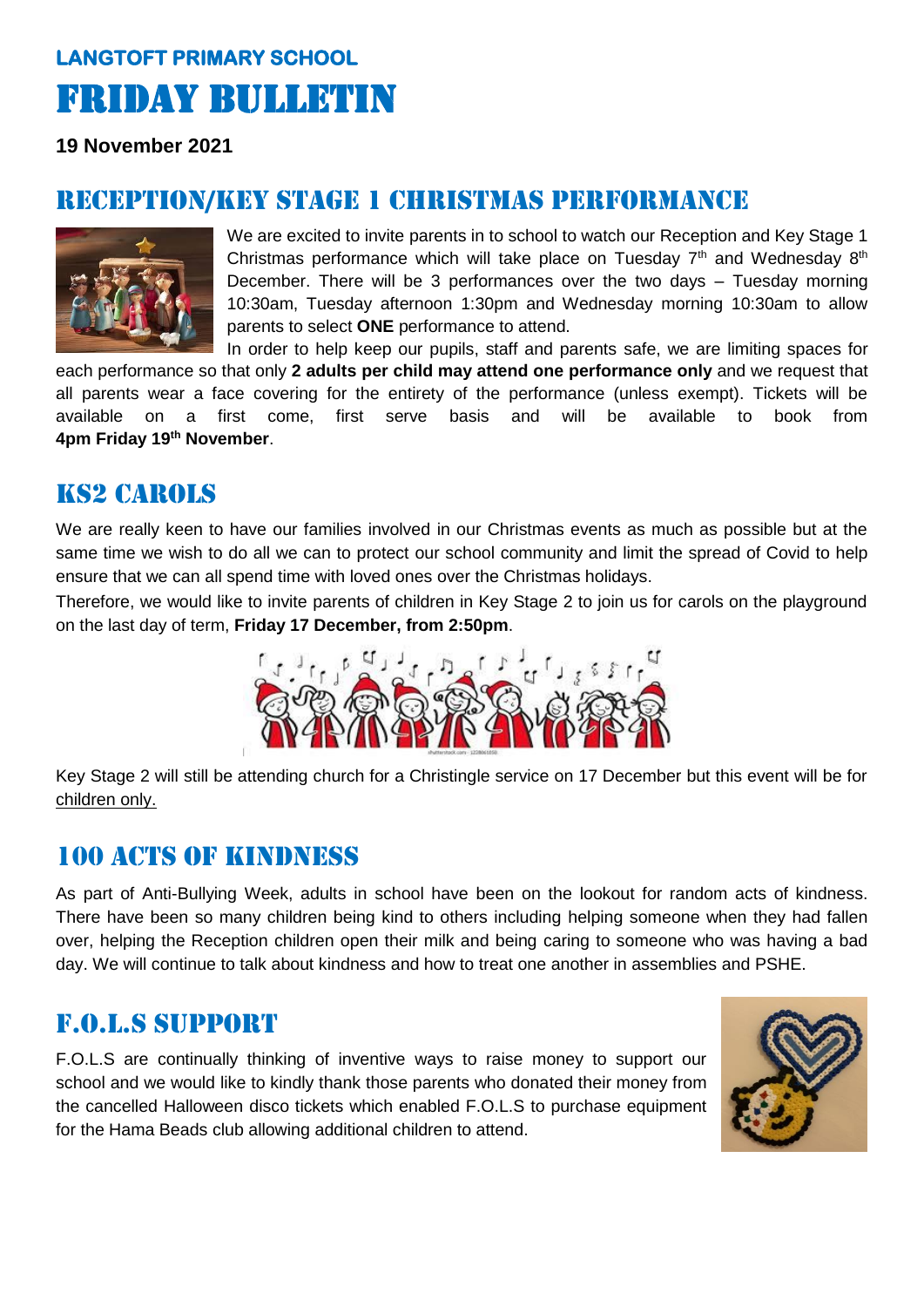## Pe uniform

Recently, a number of children have been attending school not wearing the correct PE uniform. Can we please remind you that children should be dressed in a navy blue T-shirt, navy blue loose-fit shorts or navy blue jogging bottoms. Thank you for supporting us in this.

#### Elfridges

F.O.L.S are once again running the famous Elfridges – a secret shop which is just for children where they can choose a special gift for a loved one which will be wrapped up ready to place under the tree. Pre-orders will run from **Friday 12 November to Friday 19 November** with the shop opening on **Friday 3 December** for children to select their gifts. See attached for further details.



# Class updates

#### **For week commencing 22nd November 2021 Please find information about what each class are learning next week.**

## Foundation stage

We are continuing our mini topic on Birthdays and are very excited that Fred Frog has invited us to his birthday party at school on Thursday 25<sup>th</sup>. Please remember to send your child in their party clothes. We will play party games, dance and celebrate with party food. To prepare, the children will create their own wrapping paper using paint to print with. They will then wrap up items from the classroom and write gift tags to give presents to Fred Frog! We will also decorate cakes and make party hats.

In phonics, we continue to recap previous sounds. We will practise reading and writing three letters words and some children have started to bring ditty sheets home to practise. We are also learning our red words. In maths, the children will learn about 4 sided shapes- squares and rectangles. They will recognise and describe shapes in our environment and build their own 2D shapes. We would like the children to be able to identify and talk about how many sides and corners a shape has. Perhaps you could go on a shape hunt at home and post what your child has found on Tapestry.

## YEAR 1

This week in Year 1 we are starting a new topic in Maths where we will be learning about 2D and 3D shapes. We will be using what we have learnt in Science about Australian animals to help us with our English and in Geography we are going to be learning about Human and Physical features and linking these to UK and Australian landmarks.

## YEAR 2

This week in English, we will be starting our unit on non-chronological reports (information texts). We will be learning about the features of these and reading examples. This will lead to us writing our own information texts all about the Great Fire of London as we find out when it happened and why and what the consequences were of the fire.

The children have really impressed me with their understanding of subtraction. Well done! Keep practising at home to build up your confidence. Next, we will be focussing on number bonds to 100 and addition of 3 numbers, using our knowledge of number bonds to help us.

In PSHE, we will continue to 'celebrate differences'. We will be learning how boys and girls are different and be using the correct scientific terms to name parts of the body.